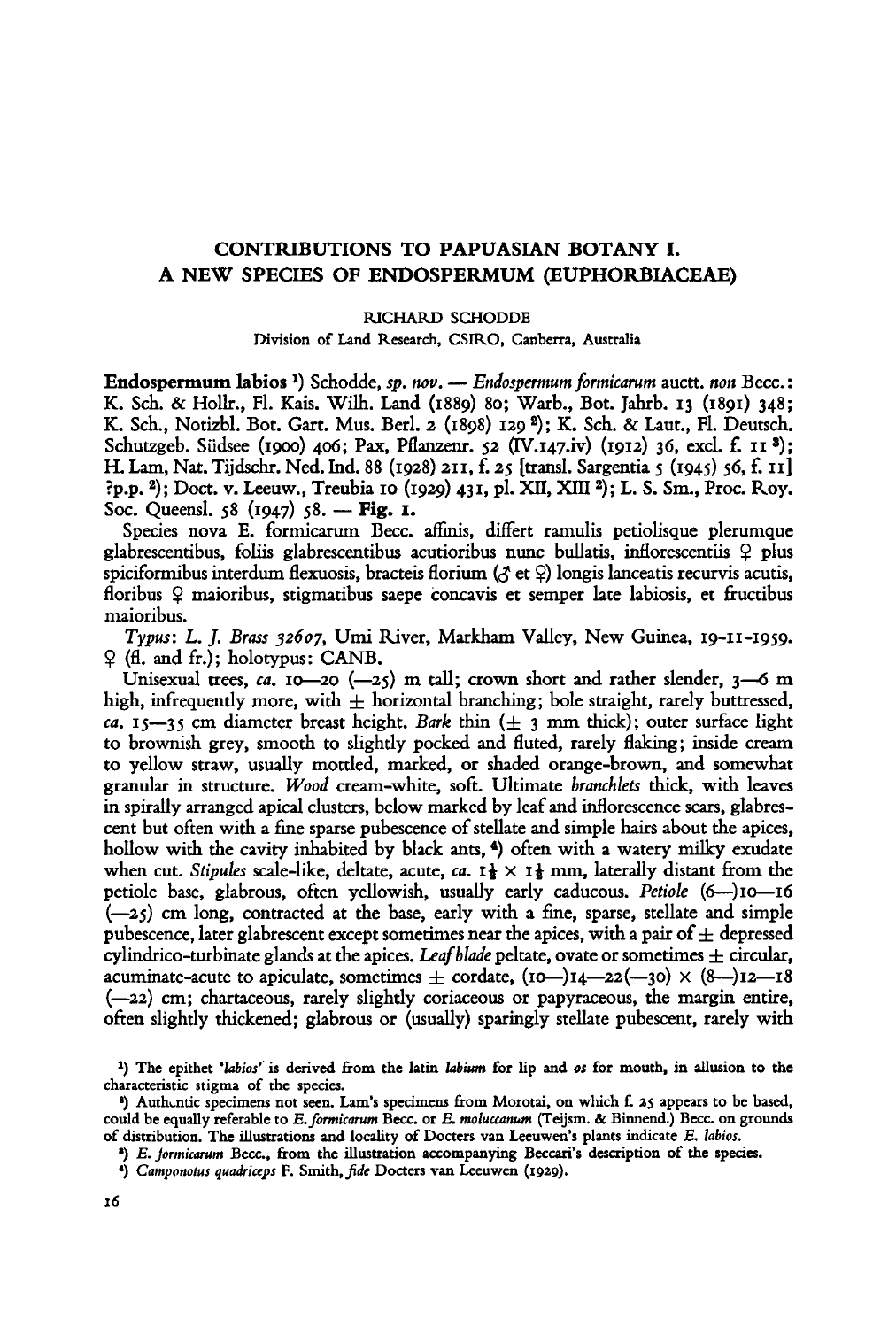

e. section of infructescence. (a, e. Brass 32607, type; b, c. Hoogland 4920; d. Darbyshire and Hoogland 7942). Fig. 1. Endospermum labios Schodde subsp. labios. a. Ultimate branchlet with female inflorescence; Fig. 1. *Endospermum labios* Schodde subsp. labios. a. Ultimate branchlet with female inflorescence; C. male flower clusters; d. female flowers, condensed on young inflorescence;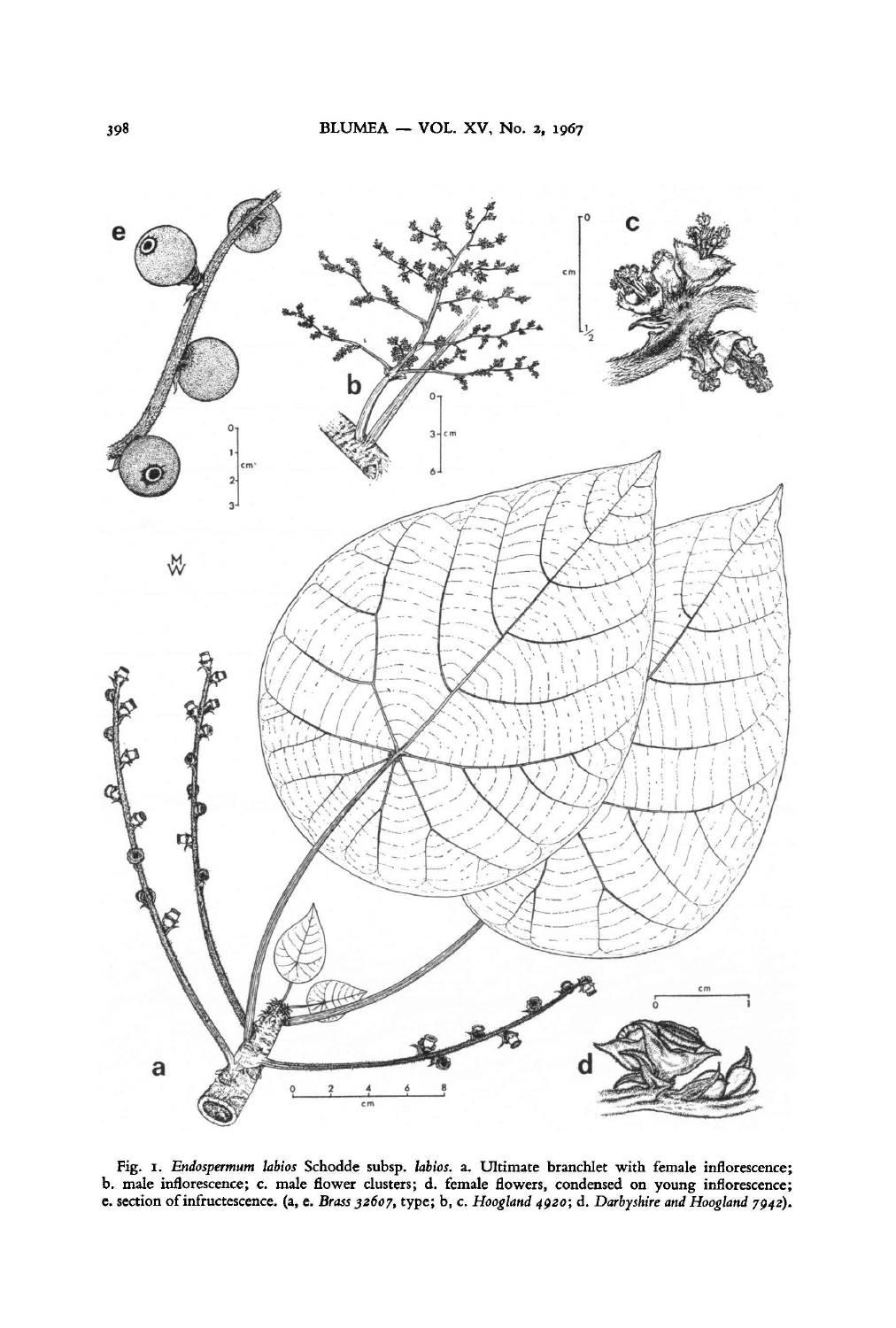simple hairs on the underside particularly on nerves toward the base; upperside  $\pm$  dark glossy green in life, underside paler; primary nerves 8—10  $\pm$  from the base, the main nerve with 3—6 secondary nerves on each side, all elevated below; veinlet reticulation little prominent; hypophyllous glands only very infrequently present in vein forks near margin. Inflorescences in upper leaf axils, densely to sparsely pubescent with simple and stellate hairs, rarely almost glabrous. Male inflorescence  $a \pm$  open pyramidal panicle ca. 15—22 cm long; the axis at the base bare of branches or flowers for  $(1)$ 2—7 cm, thickened, above bearing 6—8 lateral spirally arranged or sometimes sub-opposite branches, the lower ones  $4\rightarrow$  cm long, each in the axil of an ovate, acute to deltate,  $\pm$  amplexicaul, sometimes recurved bract  $5\rightarrow$ 7(--9) mm long. Flowers in spicate or almost globular clusters of 2—6 spaced along inflorescence branches, usually reduced to one at the branch ends; each cluster in the axil of <sup>a</sup> lanceolate to ovate, acute, often recurved bract ca. 2—4 mm long. Perianth entire, scarious, rather laxly pubescent to almost glabrous, broken at anthesis by the elongating staminal column into a  $\pm$  trilobed broad-based cup  $1\frac{1}{2}$ —2 mm long. Staminal column eventually exserted,  $3$ —5 mm long, glabrous, articulating above half way into 8—12 stamens; the filaments ca.  $\frac{1}{2}$  mm long, the anthers peltate, usually 4-celled. Female inflorescence Condensed spiciform becoming elongate spiciform, occasionally flexuose, rarely paniculate, 8—12 cm long, eventually to 30 cm in fruit; the base of the axis bare of flowers for  $(i-)$ 2—7 cm, eventually to <sup>12</sup> cm in fruit, the secondary branches when present 1—4 cm long. Flowers solitary, ca. 8—15  $\pm$  spirally arranged on the axis, shortly pedicellate in the axil of an ovate acute to deltate,  $\pm$  amplexicaul, basally thickened, recurved bract 2–6(--7) mm long. *Perianth* entire, turbinate apiculate, scarious, shortly grey pubescent, broken by the elongating pistil into a broad sinuate cup ca.  $3-7 \times 3-7$  mm. Ovary  $\pm$  sessile,  $\pm$  depressed turbinate becoming cylindrico-ellipsoid,  $3-6 \times 3-5$  mm, finely and densely tomentose,  $(4-)6$ celled. Stigma sessile, broad disciform, convex to depressed in the centre; margin thick, entire, and overhanging the ovary in <sup>a</sup> broad lip all way round. Fruit drupaceous,  $\pm$  globular, 10—18(—25)  $\times$  8—18(—25) mm and wrinkled and warped when dry,  $I_{\frac{1}{2}}$  cm in diameter and smooth and pale grey-green in life, glabrescent; the stigma becoming umbilicate and 4—6 mm in diameter; obscurely to distinctly stipitate on a thick carpopodium  $2-4(-6) \times 3-5$  mm to which the perianth is fused and at the apex of which the top of the perianth spreads free to form a broad, sinuate,  $\pm$  reflexed cup 5—10 mm wide; pyrenes 4—6, free, ca.  $5-7 \times 4$  mm, compressed ellipsoid, thinly cartilaginous, 1-seeded. Seeds  $5-7$  mm long, blackish when dry, irregularly wrinkled.

Distribution. Salawati Island, New Guinea, New Britain, and the Solomon Islands. Habitat. Open situations in secondary growth and forest and disturbed and marginal areas of primary forest, whether swampy, alluvial, or hill slope and well-drained sites, and on sandy to clayey soils, whether derived from limestone, sedimentary, or volcanic rocks. Altitudinal range: sea level to near iooo m.

Occurrence and Flowering. Usually common where found, yet occurs as a rather solitary tree. According to the series of herbarium material seen, it flowers and sets fruit all year round apparently irrespective of the locality or prevailing seasonal conditions.

Variation. Two subspecies are distinguishable: subsp. labios.

Leaves with 8, less often to <sup>10</sup> nerves from the base; male and female inflorescence axes becoming often glabrescent after flower maturity; bracts of  $\varphi$  inflorescence ovate acute to deltate,  $4-6(-7)$  mm long; stigma concave in flower; ripe infructescence elongate spiciform, occasionally flexuose,  $(12-)15$ —30 cm long, the base of the axis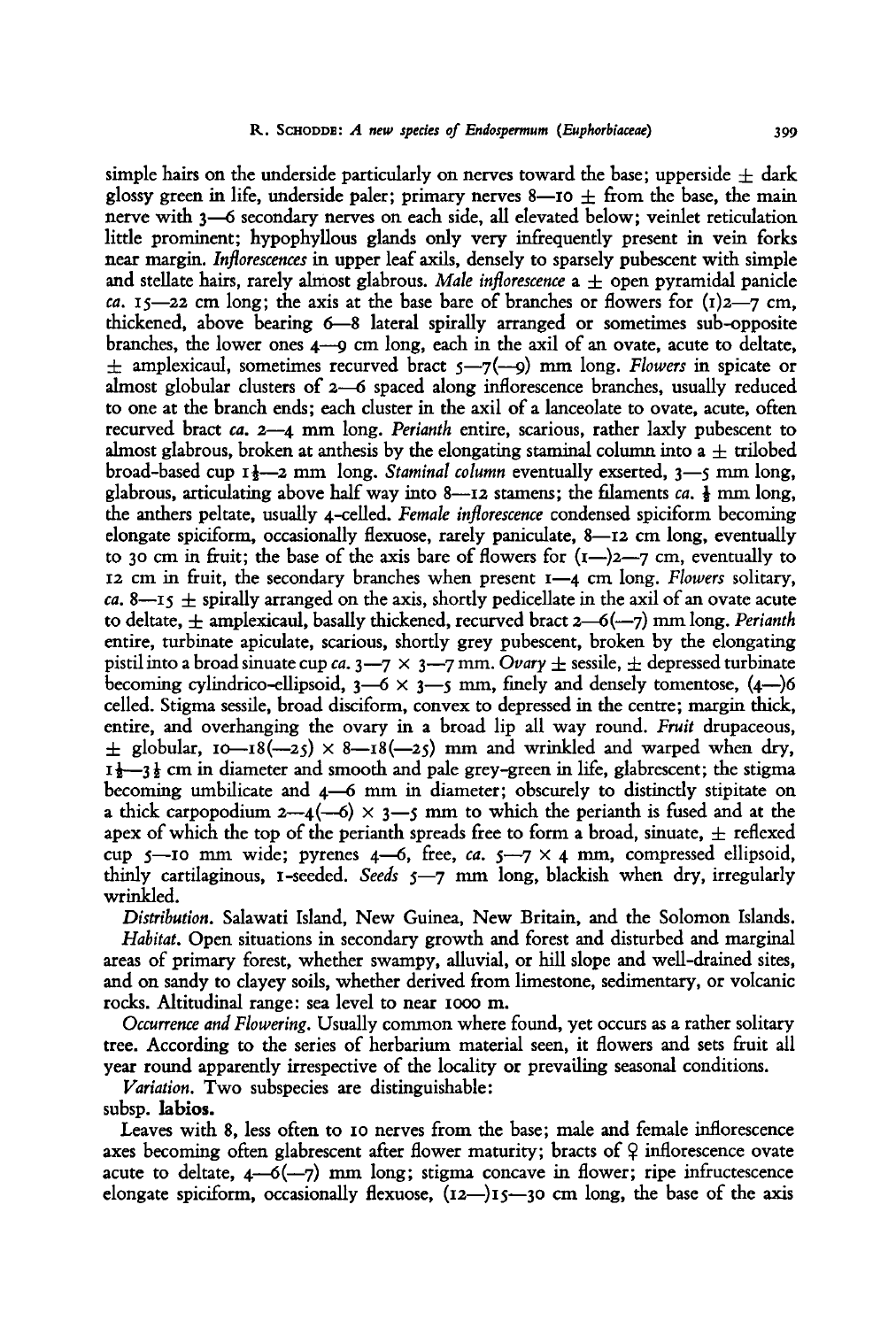bare of fruit for  $4$ —12 cm; ripe fruit  $12$ —18(—25) x  $12$ —18(—25) mm when dry, shortly stipitate on a squat carpopodium  $2-4(-6) \times 3-5$  mm that is often obscured by the reflexed 7—10 mm wide perianth cup.

Distribution. New Guinea where it is apparently common on the north side of the central cordillera and rare on the south side, and the adjacent island Salawati.

NEW GUINEA. Koster BW 1363, Salawati; Schram BW 6004, Beriat south of Teminaboean; Vink BW 12117, Fak-Fak; Lam 1028, Prauwen Bivak; Lam and Versteegh BW 749, Kuja Bu River, res. Hollandia; J. S. Womersley NGF 3788, Sepik River near Hauser River; J. S. Womersley NGF 3805, August River; Bauerlen, Strickland River, 1885; Darbyshire and Hoogland 7942, Siauti near Aitape; Darbyshire and Hoogland 8024, Pieni River near Aitape; Robbins 2434, Sepik River, Pagwi; Schodde 2225, Lake Kutubu; Hollrung 790, Augusta Fluss; Schlechter 16208, Albo; Pullen 918, Ioka Creek east of Aiome; Hoogland 4920, Golgol Valley; Brass 32562, 32607 (type), Umi River, Markham Valley; Millar and van Royen NGF 15654, Kaiapit; Hartley 11008, Patep River; T. C. Whitmore s.n., Busu nearLae, 14-1-1964; NGF 273, Yalu; White, Dadswell, and Smith NGF 1639, 1641, Yalu; McVeigh and Ridgwell NGF 7372, Bulolo; Havel and Kairo NGF 9200, 15409, Bulolo.

Vernacular names and uses. Njebbie (Salawati), Sajon (Tehid language, Teminaboean), Taingino (Wapi language, Marok near Aitape), Kungum (Orne language, Walwali near Aitape), Kobaguno (Fasu language, Kutubu), Koin (Yal, Golgol Valley), Pehpi (Bembi), Mawr (Mawan), Kidikendi (Madang), Poteh (Rawa), Munampun (Kaigorin). The leaves are used locally for the treatment of infections, fide Hoogland 4920.

subsp. gracilipes Schodde, subsp. nov.

Differt <sup>a</sup> subspecie typi bracteis inflorescentiae femineae minoribus, stigmatibus florium capitatis, et fructibus maturescentibus conspicue stipitatis carpopodiis gracilibus  $4 - 5 \times 2 - 3 \text{ mm}$ .

Typus: T. C. Whitmore BSIP 397g, ridge northeast from harbour at Ruruvai, S.E. Choiseul Island; 26-2-1964,  $\varphi$  (fl. and fr.); holotypus: LAE.

Leaves with usually 9—10 nerves from the base; male and female inflorescence axes persistently pubescent; bracts of  $\varphi$  inflorescence quite deltate,  $2-4(-5)$  mm long; stigma (seen in type only)  $\pm$  convex in flower; ripe infructescence spiciform or sometimes slenderly paniculate,  $7$ —15 cm long, the base of the axis bare of fruit for  $(1 - \frac{1}{2} - 4 \text{ cm})$ ; ripe(?) fruit 8-10  $\times$  10-14 mm when dry, stipitate (1-2 mm) on a slender carpo podium 4—5  $\times$  2—3 mm that is not obscured by the reflexed 5—7 mm wide perianth cup.

Distribution. Solomon Islands, east at least as far as Santa Ysabel and the New Georgia Group.

SOLOMON ISLANDS. Craven and Schodde 482, Aku, south Bougainville; Whitmore BSIP 4174, Mono Island, Treasury Group; Whitmore's collectors BSIP 5843, northern Shortland Island; Whitmore BSIP 3979 (type), Choiseul Island; Whitmore BSIP 1503, Kolombangara Island; Cowmeadow's collectors BSIP 3299, New Georgia Island; Whitmore's collectors BSIP 2850, Baga Island, New Georgia group; Whitmore BSIP 2348, Santa Ysabel Island.

Vernacular name. Ai'aufia and variations of that name (Kwara'ae language).

The only specimens seen from New Britain  $-R$ . S. Haas NGF 134, Jacquinot Bay (sterile) and A. Floyd NGF 3452, Keravat  $\langle \zeta \rangle$  — lack the floral parts needed to place them subspecifically with certainty. NGF <sup>3432</sup> is rather distinctive in its large floral bracts, densely pubescent inflorescence, and base of the inflorescence axis bare of branches or flowers for I—2 cm only; it may be referable to subsp. gracilipes.

In New Guinea, further variation in the species is shown by Schodde 2225  $\varphi$  (Kutubu, Papua) and Schram BW 6004  $\Omega$  (Teminaboean, Vogelkop). Both have a close and rather dense stellate tomentum on the undersurface of the leaves, particularly Schodde 2223,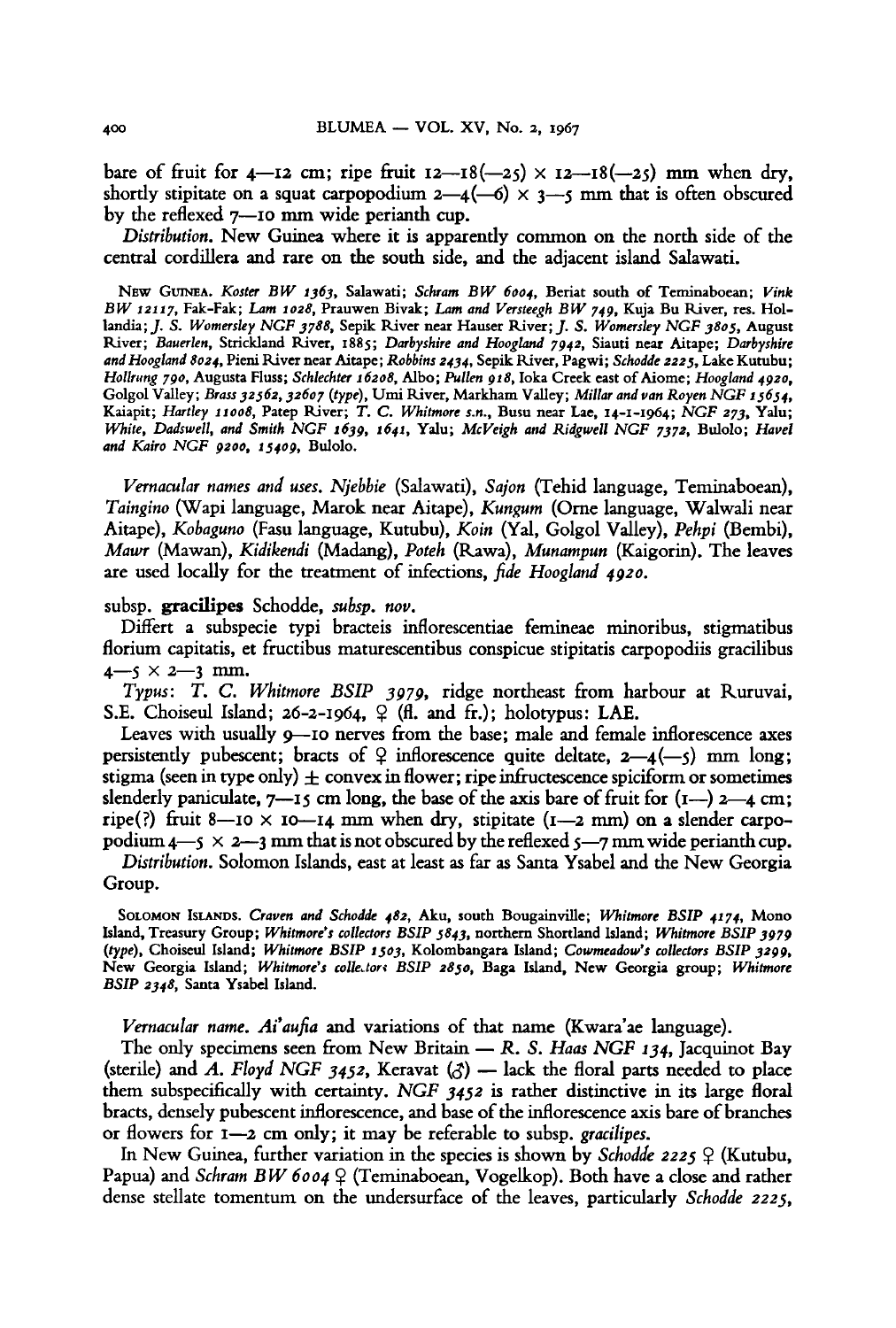and their infructescences comprise a glabrescent peduncle up to  $17 \text{ cm}$  long terminating in a short 4—6 fruited panicle subtended by rather foliosc bracts. That the character of stellate tomentum does not vary geographically is indicated by Bauerlen's specimens from the Strickland River adjacent to Kutubu and between it and the Vogelkop ; these have the usual glabrous undersurface to the blade with only sparse stellate hairs about the blade-petiole junction. The infructescence form may well be tcratological as, at least in Schodde 2225, it appears to have been distorted by insect infestation.

Affinities. This species is closely allied to  $E$ . formicarum Becc., with which it has been confused by previous authors, and E. moluccanum (Teijsm. & Binnend.) Becc.

E. formicarum, as represented by recent collections which agree in all critical characters with Beccari's original description and plate, may be distinguished from E. labios by its smaller  $\varphi$  flowers borne in clusters of  $(I-)$ 2—3 and subtended by apiculate depressed obovate bracts  $\pm$  1  $\frac{1}{2}$   $\times$  2 mm on a more densely pubescent inflorescence which, though laxly spiciform in flower, soon becomes slenderly racemose; by its apiculate-capitate stigma which becomes slightly umbilicate in fruit but remains smaller (2—3 mm diameter) than in E. labios; by its small  $(3-)$ 4-celled fruits  $9$ — $11$  mm diameter on an insignificant carpopodium  $1-2 \times 1-2$  mm that is obscured by the reflexed perianth cup; by its  $\zeta$  flower clusters with short, obtuse, densely hairy bracts  $I \rightarrow \zeta$  I- $\to$  mm and perianths with a dense, close, mealy tomentum; and by its  $\pm$  coriaceous, sometimes  $\pm$  bullate, mostly circular leaves which frequently carry hypophyllous glands and are covered below with <sup>a</sup> conspicuous pubescence of long simple and occasional short stellate hairs that extends down the petioles and over the stems. E. formicarum (type locality: Andai) appears to be confined in New Guinea to the Vogelkop where it is sympatric with E. labios. The following collections were examined:

NEW GUINEA. Vogelkop: Versteegh BW 4624, Sausapor, Sorong; van Royen 3930, Api River, Kebar Valley; Koster BW 4495, Sidei, Manokwari; Schram BW '734, Sidei, Manokwari; Brouwer BW <sup>411</sup> and Schram BW 474, Dessa Prafti, Manokwari; Mangold BW 2145, Oransbari, Manokwari; Koster BW 1278, Meos Waar Island.

The only collection seen that appears referable to E. moluccanum is Kuswata and Soepadmo <sup>10</sup> (Moluccan name: Kaju radja) from Kairatu Gomba, W. Ceram. A female specimen, it is identical in leafform, pubescence, and inflorescence form with the original description and figure of Teijsmann and Binnendijk, but differs in the non-staminiferous female flowers, <sup>a</sup> character also commented on by Pax (1912, p. 39). Apart from its ramose inflorescence, it is also identical with the above series of specimens of E. formicarum, notably in its pubescence (despite the distinctions stated by Beccari, 1884, p. 45),  $\pm$ clustered flowers and the small bracts subtending them, and young fruit form. The inflorescence itself (also those described by Teijsmann & Binnendijk and Beccari ?) appears to be teratological in the same way as Koster BW 1278 may be in E. formicarum and Schram BW 6004 and Schodde 2225 in E. labios. It is possible then that E. moluccanum and E. formicarum are taxonomic synonyms, in which case E. moluccanum is the correct name.

Attention is also drawn to a single specimen from Biak Island (Vink BW 12061,  $\varphi$ ) that differs from all taxa of the subgenus *Capellenia* (Teijsm.  $\&$  Binnend.) Pax in the New Guinea region by its combination of entirely glabrous leaves and inflorescence, acute recurved bracts at flower nodes, small fruits clustered usually in two and threes, and  $(4-)$ 5—6 celled ovary. It may represent a distinct species but further collections are needed.